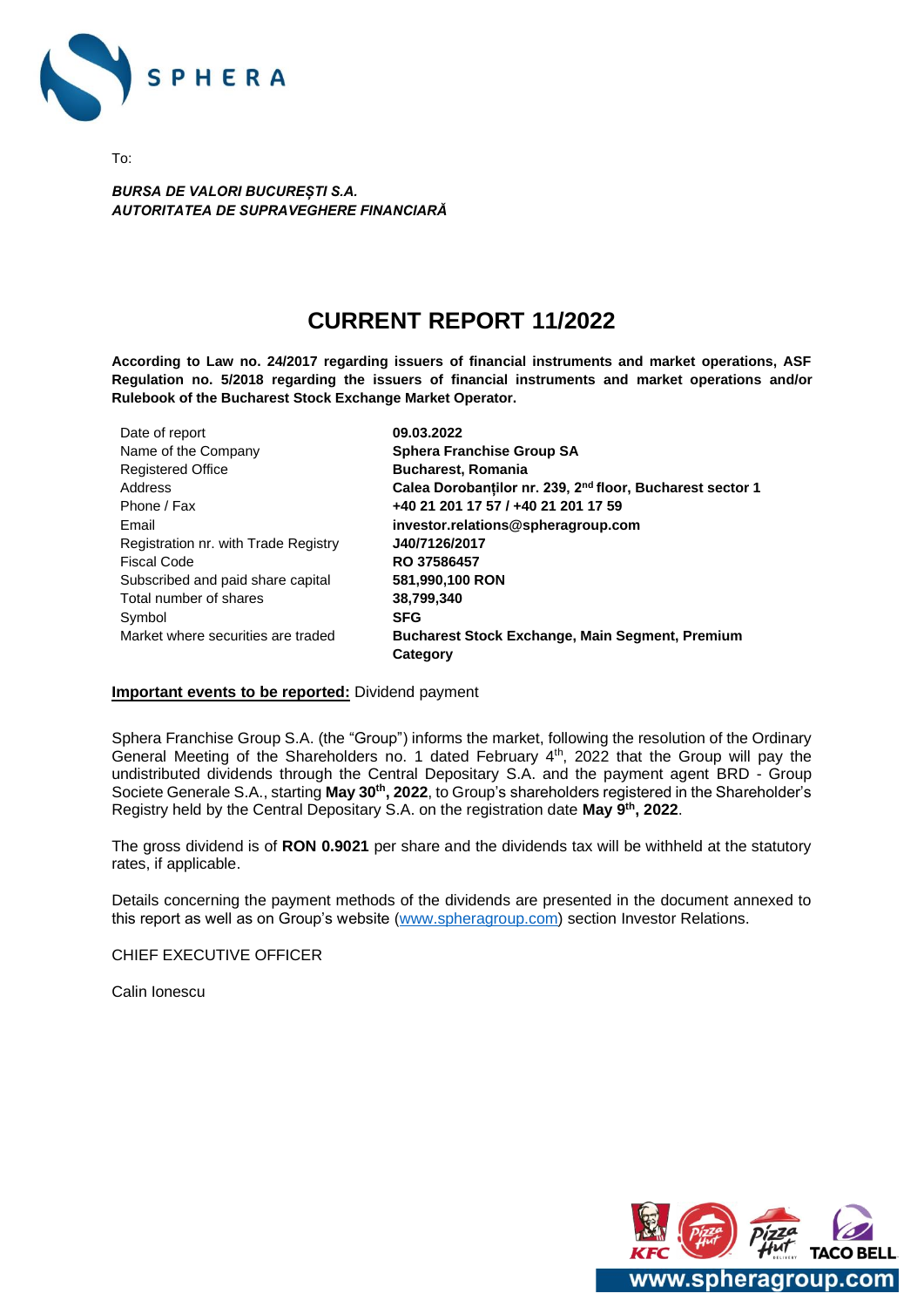

# **ANNOUNCEMENT REGARDING THE DISTRIBUTION OF THE DIVIDENDS RELATED TO 2020 FINANCIAL YEAR**

## **PAYMENT METHOD**

Following the resolution of the Ordinary General Meeting of Shareholders no. 1 dated February 4<sup>th</sup>, 2022, of Sphera Franchise Group S.A. (hereinafter referred to as "**Sphera**"), Sphera announces the payment of the undistributed dividends, processed by Central Depository S.A. (hereinafter referred to as "**Depozitarul Central"**) and BRD - Group Societe Generale SA, with headquarters in 1-7 Ion Mihalache Blvd., 1st District, having Sole Registration Number 361579 and Trade Register No. J40/608/1991 (hereinafter "BRD") – selected payment agent starting with **May 30th, 2022** (hereinafter "**Payment Date"**), with *ex-date* on **May 6th , 2022** to Sphera 's shareholders, registered within the Shareholders' Register, held by Depozitarul Central on the registration date of **May 9th, 2022** (hereinafter "**Registration Date**").

The gross dividend is of **RON 0.9021 per share** and the dividends tax will be withheld at the statutory rates, if applicable.

This statement shall be completed with Annex 1 - Support documents for dividends payment and Annex 2 - Forms, available on Sphera's website [\(www.spheragroup.com\)](http://www.spheragroup.com/) section Investor Relations, category Corporate Governance, and at Sphera's headquarters, Bucharest, District 1, 239 Dorobantilor Avenue, 2<sup>nd</sup> floor.

#### **I. DIVIDENTS PAYMENT METHODS**

- **1. Payments in the accounts of Participants (intermediary participants to the clearingsettlement and register system of Depozitarul Central), for shareholders who hold accounts with the Participants.**
- 1.1. For shareholders, who are individuals, legal entities or entities without legal personality for which, on the Payment Date, the Participant provides main and/or related financial investment services, who, on the Registration Date, hold financial instruments issued by Sphera, outlined in Section II of the Register held by Depozitarul Central, in the account opened with the Participant, dividends will automatically be paid into the Participants' accounts, on the Payment Date, without additional documents, if those shareholders have not expressed and communicated to the Participant the deferred payment option, as defined in section II.1 below (option communicated by the Participant to Depozitarul Central within the report on the Registration Date).

# **2. By bank transfer to the accounts of the shareholders not represented by Participants, accounts communicated to Depozitarul Central**

2.1. Depozitarul Central will distribute dividends to shareholders by bank transfer to the shareholders which are not represented by Participants, shareholders who transmit the

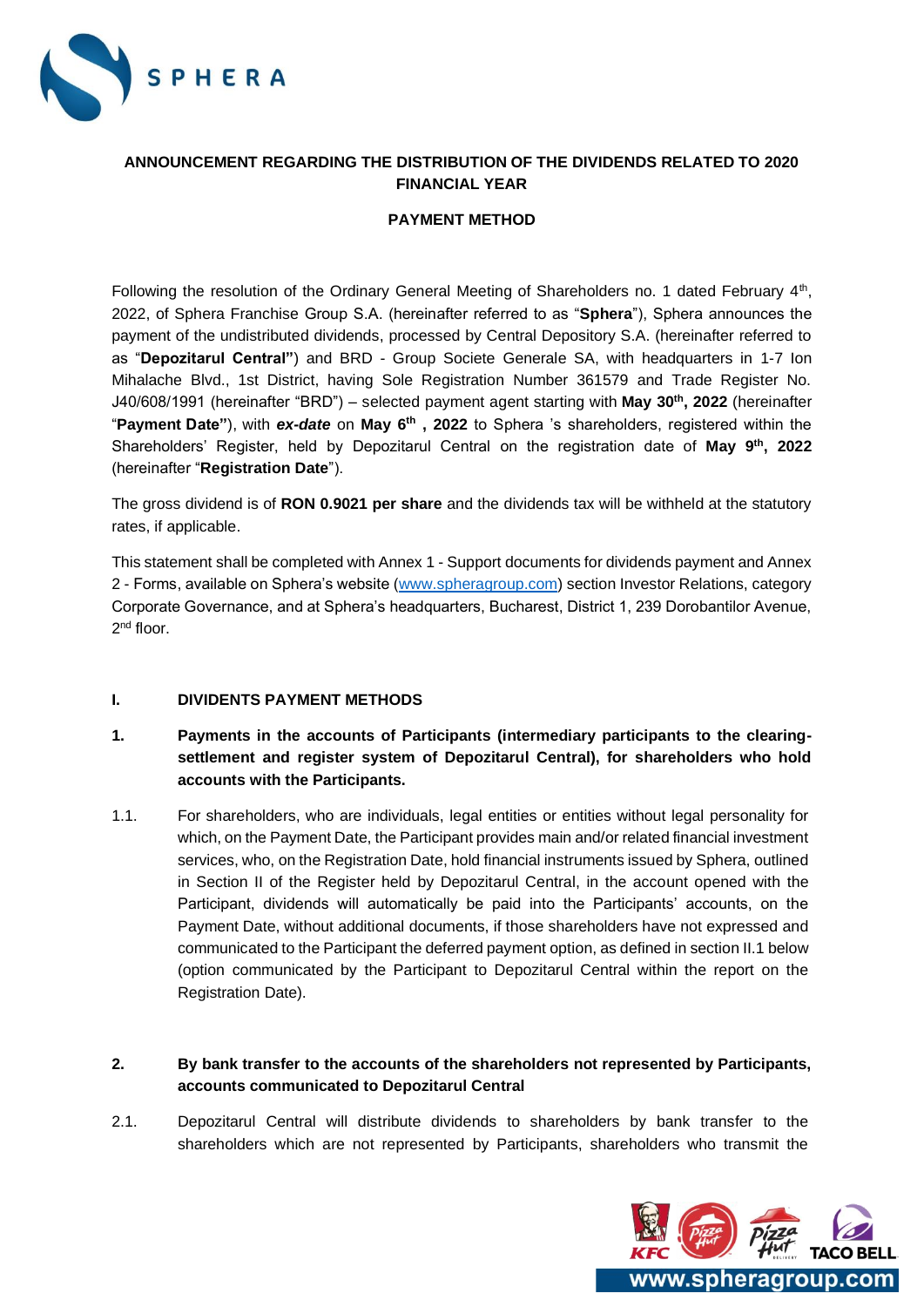

documents mentioned in Annex 1, Item A, to Depozitarul Central. The documents must be provided to Depozitarul Central until May 9th, 2022.

- 2.2. In the event that a bank payment refusal is received (e.g. account closed), Depozitarul Central shall inform the shareholder which is not represented by a Participant regarding this circumstance, and the respective dividends will be redirected for cash payment. The respective shareholders not represented by Participants will be able to withdraw dividends according to item 3.1 below or to instruct BRD to make the payment into the relevant bank account, as per section 3.2 below.
- 2.3. If there are shareholders unrepresented by the Participant who opt for dividend payment by bank transfer after Payment Date by transmitting the documents listed in Annex 1, item A, Depozitarul Central will verify if those shareholders cashed the dividends. If the dividends have not been cashed, Depozitarul Central will block their cash payment (for individuals) and will instruct payment by bank transfer within 3 days after blocking or, in case of legal persons or entities without legal personality, within 3 days after notification of the new bank account.

#### **3. Through BRD**

- 3.1. Distribution of dividends in **cash** will be made through BRD counters in the case of individual shareholders who are not represented by Participants, observing the legal provisions on cash payments, except for those individual shareholders who choose the payment by bank transfer as per the procedure provided by this announcement.
- 3.2. Distribution of dividends by bank transfer will be made through BRD counters in the case of shareholders not represented by the Participants, individuals and legal entities or entities without legal personality, who do not have accounts opened with Participants. Shareholders, individuals and legal entities or entities without legal personality, that want dividends payment by bank transfer may require BRD the payment by submitting to the bank offices the supporting documents listed in Annex 1, item B. Legal persons can use only bank transfer for receiving dividends.
- 3.3. **BRD units list** is available on BRD's webpage [\(www.brd.ro/en/agencies-and-atms\)](http://www.brd.ro/en/agencies-and-atms).

# **II. PAYMENT OPTIONS AND THE POSSIBILITY TO RECEIVE MORE FAVOURABLE TAXATION PROVISIONS**

## **1. Payment option**

- **1.1.** Shareholders who have an account opened with the Participant may opt for the following types of payments, expressing their option by the Registration date the latest, to the relevant Participant, who will communicate it to Depozitarul Central, within the reporting on the Registration Date:
	- (i) the payment of dividends by withholding standard tax in Romania on Payment Date;

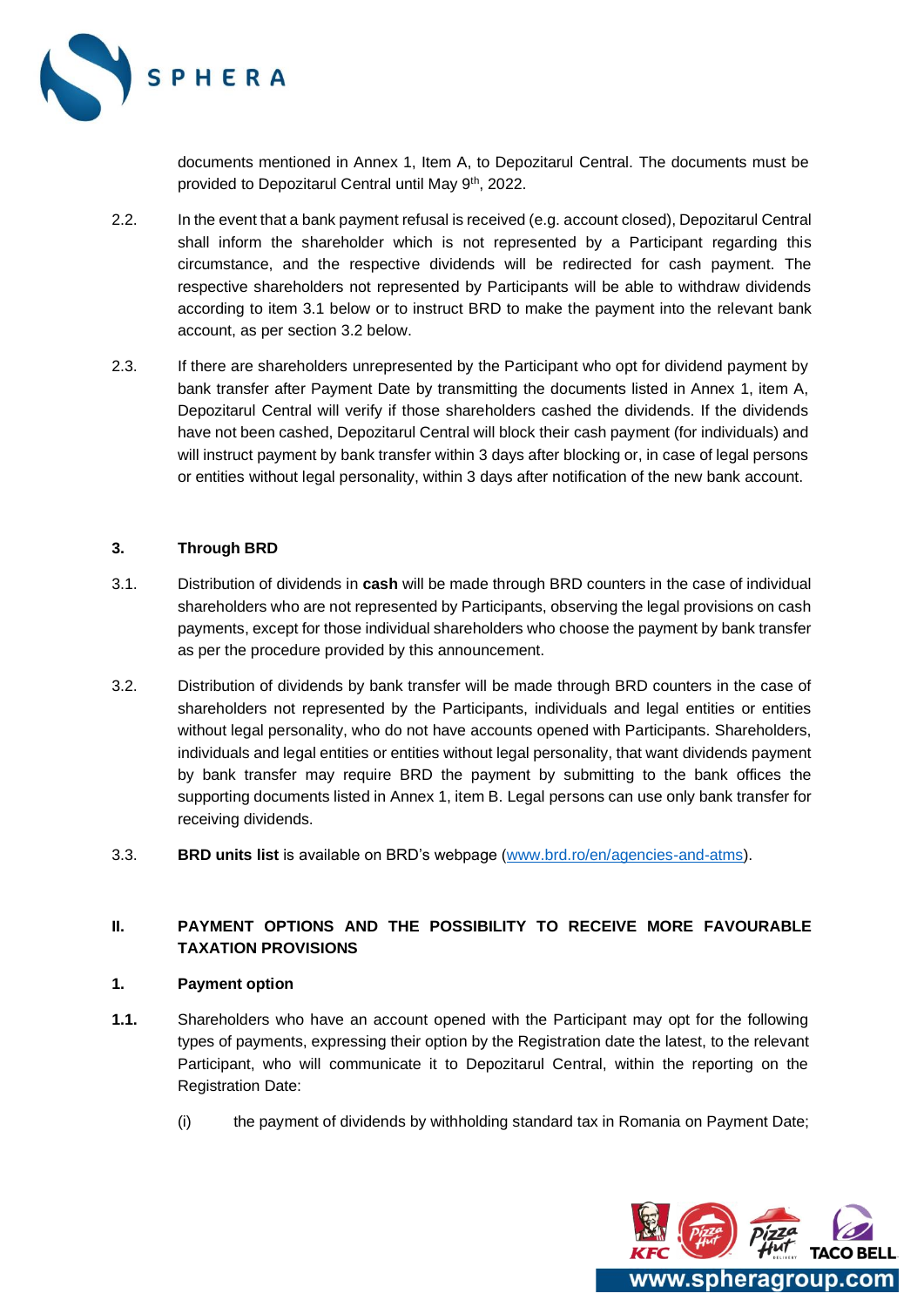

- (ii) the payment of dividends at the rate of tax properly withheld, under double taxation avoidance conventions, based on documentation submitted by the shareholder to Sphera, expressing its option, which will need to be received by Sphera no later than May 9<sup>th</sup>, 2022;
- (iii) dividends payment postponement to a later date than the Payment Date, during year 2022, in order to give the shareholders the possibility to benefit from more favorable tax provisions, after sending tax documents to Sphera. Dividend payment will be made within ten (10) working days from receipt by Sphera of complete and correct supporting documents and of any requested clarifications. If shareholders for whom the Participants did not submit supporting documents until July  $12<sup>th</sup>$ , 2022, dividends payment will be made on July  $26<sup>th</sup>$ , 2022 after withholding tax rate on standard dividends in force, as provided by the Romanian Tax Code.
- **1.2.** Shareholders not represented by Participants may also use the payment options provided in section 1.1 above and will communicate them to Sphera until May  $9<sup>th</sup>$ , 2022. In order to exercise the option mentioned at letter 1.1 (b), the shareholders not represented by Participants will transmit to Sphera the relevant tax documentation, so that it is received by Sphera no later than May 9<sup>th</sup>, 2022.
- **1.3. Non-resident shareholders** natural and legal persons, will communicate to the participants/ custodian banks, until May 9<sup>th</sup>, 2022, the fiscal identification number valid in Romania.

#### **2. The possibility to benefit from more favorable tax provisions**

**2.1. In order to establish the appropriate tax treatment for previous undistributed dividends for shareholders which are investment funds without legal personality** who are entitled to receive undistributed dividends for year 2020, Sphera requests the submission of the following documents regarding these shareholders until May 9<sup>th</sup>, 2022 at Sphera's headquarters, Bucharest, District 1, 239 Dorobantilor Avenue, 2nd floor, in the attention of the Financial Department: **(i)** declaration on own responsibility signed by the legal representative / person authorized to represent the investment fund, which declares the lack of the legal personality of the fund, **(ii)** the identification data of the fund (sole identification / registration code), as evidenced by the Registry of Shareholders of Sphera Franchise Group SA held by the Central Depository, **(iii)** the correct name of the investment fund, **(iv)** the authorization decision, (v) the registration number in the Register of Financial Instruments and Investments, **(vi)** the number and date of the notification of the Financial Supervisory Authority and its validity, **(vii)** as well as any other documents and information they consider necessary; **(viii)** a copy of the relevant document stating the quality of the person signing the declaration of legal representative / person authorized to represent the fund; **(ix)** copy of the certificate issued by the Financial Supervisory Authority.

Sphera is not responsible if the more favorable fiscal treatment mentioned above is not applied in case the documentation and / or clarifications requested have been submitted

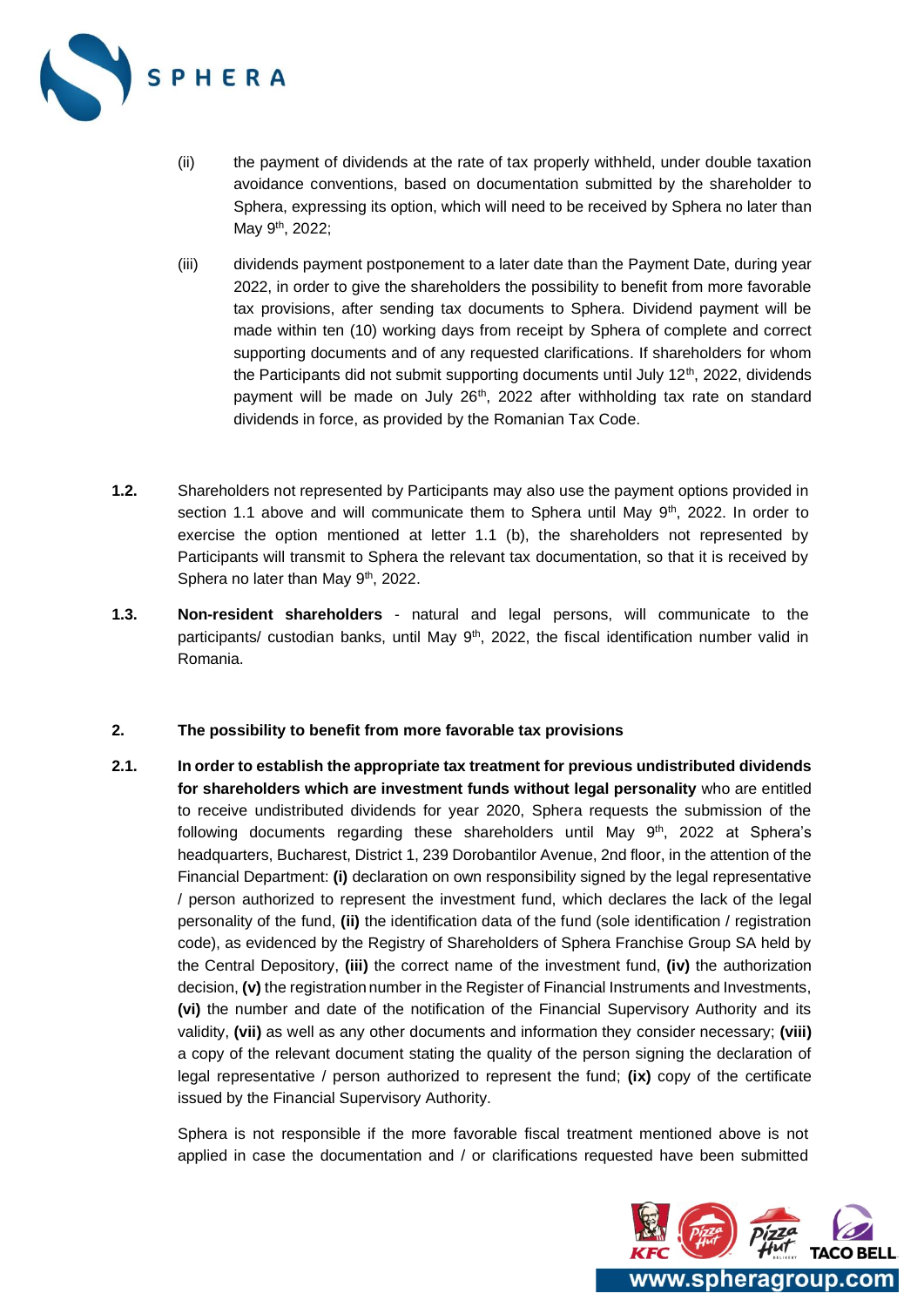

within the said deadline. In the event that the documents mentioned above will not be transmitted, Sphera will withhold the dividend tax from the gross dividend at the standard rate in force stipulated by the Tax Code.

- **2.2. Non-resident shareholders represented by a Participant** who wish the application of more favorable tax provisions of a double taxation avoidance convention concluded between Romania and their country of residence, must submit, through Participant, tax residency certificate valid on the Payment Date/issued in 2022, in original or certified copy, apostilled/super legalized, if necessary, accompanied by its authorized Romanian translation, as well as by contact details, for any clarifications on tax residency certificates:
	- (i) until May  $9<sup>th</sup>$ , 2022 (date to be received) if they have not opted for deferred payment of dividends, at Sphera's headquarters, located at Bucharest, District 1, 239 Dorobantilor Avenue, 2nd floor, to the attention of the Financial Department.

Sphera is not responsible for non- application of more favorable tax treatment mentioned above, in lack of submission within the specified term of the requested documentation and / or clarifications;

(ii) no later than July  $12<sup>th</sup>$ , 2022 (date to be received) if they have opted for deferred payment of dividends, at Sphera's headquarters, located at Bucharest, District 1, 239 Dorobantilor Avenue, 2nd floor, to the attention of the Financial Department;

The Participants will mention in the address accompanying the tax documents submission mentioned above that they relate to shareholders of Sphera and to the undistributed dividends for the financial year 2020, indicating the list of shareholders for whom tax documents are submitted. This list must comprise: (i) full name of shareholder (for cases where the name from the Shareholders' Register is different from the one mentioned in the tax documents, will be submitted in the column "Other observations" reasons/explanations for these differences), (ii) the shareholder identification code in accordance with the identification code sent to Depozitarul Central, (iii) number of shares held on the Registration Date (May 9<sup>th</sup>, 2022); other observations (including the indication of shareholders representing non-resident pension funds as defined in European Union Member State legislation or in one of the EFTA States);

- **2.3. In case of non-resident shareholders represented by a Participant**, Sphera will withhold dividend tax from gross dividend in the standard rate in force provided by the Romanian Fiscal Code if:
	- (i) They have not opted for deferred payment and have not submitted tax residency certificate (including documents specified in section 1.2. of Annex 1, item A, on nonresident pension funds) and any clarifications required, until May  $9<sup>th</sup>$ , 2022 (date to be received);
	- (ii) They have opted for deferred payment but have not submitted no later than on July 12<sup>th</sup>, 2022 (date to be received), the certificate of tax residency (including documents mentioned in item. 1.2. of Annex 1, item A, for non-resident pension funds) and any clarifications requested.

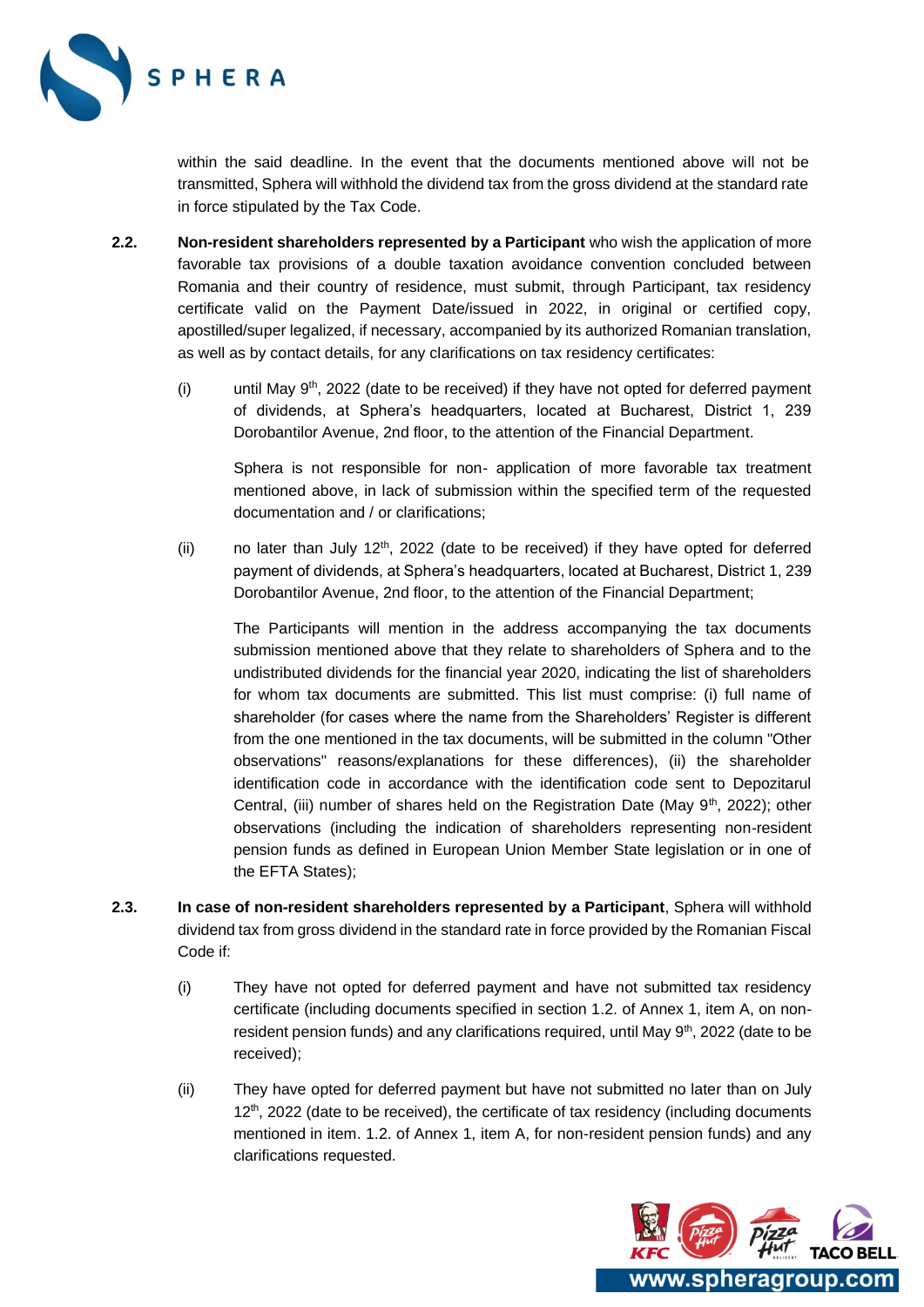

- **2.4. Non-resident shareholders who do not have accounts opened with a Participant**, who wish the application of more favorable provisions of double taxation avoidance convention, concluded between Romania and their country of residence, must submit until May 9<sup>th</sup>, 2022 (the date on which must be received by Sphera) the tax residence certificate valid on the Payment Date/issued in 2022, valid, original or certified copy, apostilled/super legalized, if necessary, accompanied by its Romanian certified translation, and by contact details for any clarification on tax residency certificates (in case of non-resident pension funds, the documents referred to in section 1.2. of Annex 1, item A on non-resident pension funds, will be submitted). If the aforementioned documents and any requested clarifications have not been submitted together with the request for payment of dividends by bank transfer before the payment of dividends, Sphera will withhold dividend tax from the gross dividend in the standard rate provided by the Romanian Fiscal Code in force.
- **2.5. Non-resident shareholders who request the application of double taxation avoidance convention**, concluded between Romania and their country of residence, will specify this in the request for payment. Also, non-resident shareholders, representing pension funds, as defined in European Union Member State legislation or in one of the EFTA States, will specify this in the request for payment.

If the supporting documents listed in Annex 1 are issued in a language other than Romanian and, they must be accompanied by a legalized translation into Romanian and, if issued by a foreign authority, they must be authenticated by apostille or super legalized, as appropriate.

\*\*\*

The holder of the bank account to which the dividends transfer is requested may only be the shareholder's account. Payment of undistributed dividends due to Sphera shareholders for the financial year 2020 is subject to the general provisions on extinctive prescription (i.e. 3-year period), therefore being time barred starting May 30<sup>th</sup>, 2025, respectively within 3 years from May 30<sup>th</sup>, 2022.

BRD and Depozitarul Central, as applicable, reserve the right to require the shareholder / its representative additional documents, after analysing Sphera's dividend payment applications.

Additional information on the procedure for dividends payment may be requested:

- at BRD at e-mail address [titluri@brd.ro](mailto:titluri@brd.ro) or at the following phone numbers: +40 (0)21 200 8372,+40 (0)21 200 8377 or +40 (0)21 200 8385;
- at Depozitarul Central, at e-mail address [dividende@depozitarulcentral.ro;](mailto:dividende@depozitarulcentral.ro)
- **•** for other questions regarding Sphera's dividends or shares, please visit Sphera's website, section Investor Relations [\(www.spheragroup.com/relatia-cu-investitorii/\)](http://www.spheragroup.com/relatia-cu-investitorii/), or contact the Investor Relations department at email address: [investor.relations@spheragroup.com.](mailto:investor.relations@spheragroup.com)



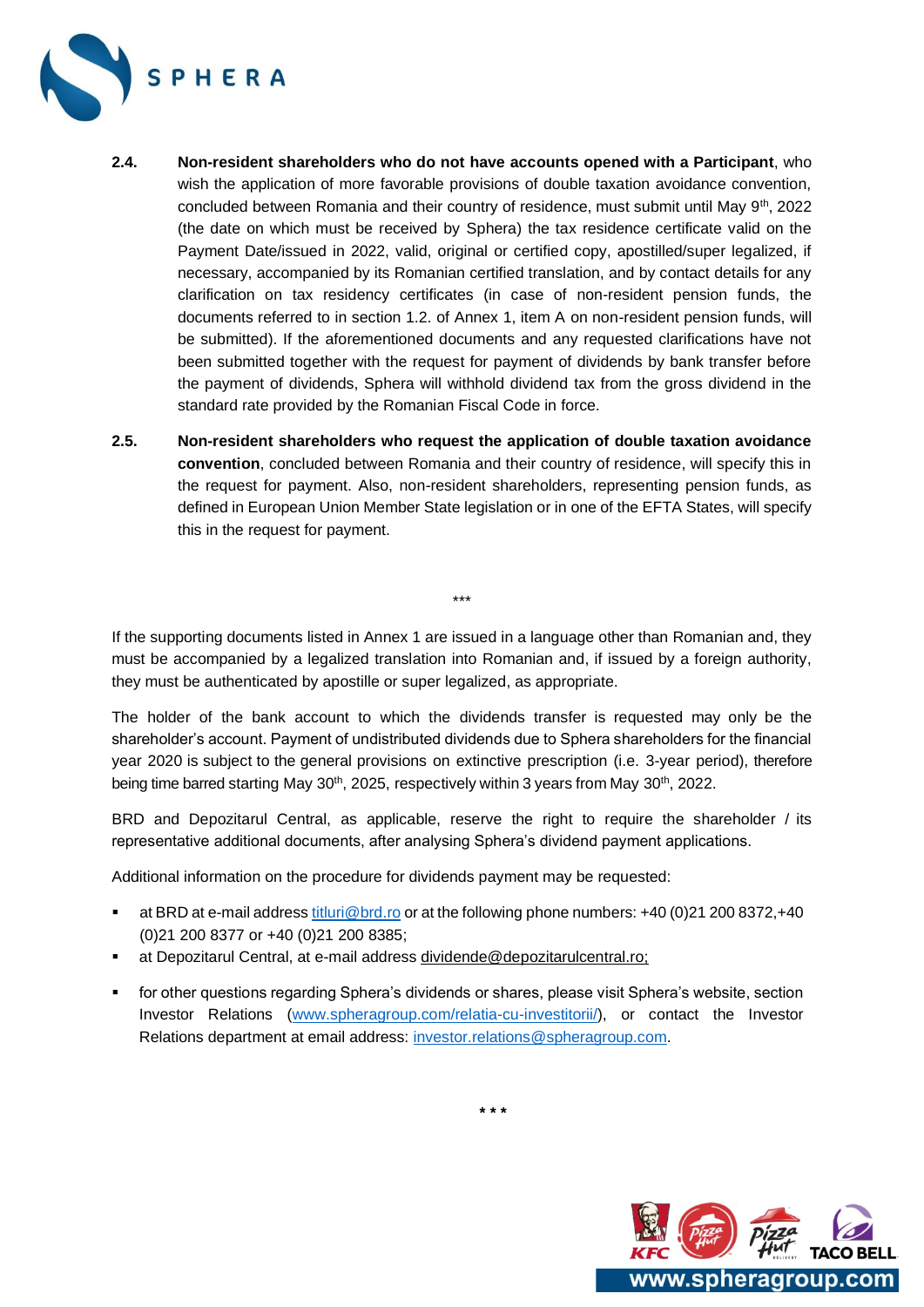

**Information notice on the processing of personal data of shareholders, natural persons, and of natural persons as representatives of shareholders, in order to pay the undistributed dividends for the year 2020.**

Sphera processes personal data of natural persons, incompliance with the (EU) Regulation no. 2016/679 of the European Parliament and of the Council of 27 April 2016 on the protection of individuals with regard to the processing of personal data and on the free movement of such data and repealing Directive 95/46/EC (hereinafter "the General Data Protection Regulation") and pays special attention to personal data protection of the natural persons it has legal relationship with, irrespective of their role (shareholders, directors, employees, clients, suppliers, representatives of legal entities, with whom they enter into legal relationships, etc.).

For performing the payment of dividends and of dividend tax, as well as for releasing payment proof/certificates, Sphera processes the following personal data of shareholders, natural persons and, as the case may be, of natural persons acting as representatives of shareholders:

- a) personal data from Sphera Shareholders Registry (hereinafter, the "Shareholders Registry"), namely: first and last name; personal identification number (Romanian citizens) or an equivalent identification number (for foreign nationals); the series and number of the identification document (ID / passport / other equivalent document); fiscal identification number; address (town, county / administrative territorial unit, country); number of shares;
- b) the value of the dividend due to each shareholder (gross/net) and the value of the dividend tax due by each shareholder;
- c) personal data from the fiscal residence certificates;

Sphera receives personal data of shareholders, natural persons and as the case may be, of natural persons as representatives of shareholders, from the Shareholder's Registry provided by Depozitarul Central SA, as an excerpt from the Shareholder's Registry (Registry Excerpt) and the personal data of shareholders, natural persons, listed in the fiscal residence certificates, from participants to Depozitarul Central SA system, subject to the contracts concluded with shareholders for the personal data included in the documents sent for the avoidance of double taxation.

Sphera process personal data from Registry Excerpt by adding, for each shareholder, the amounts representing the value of the dividend to be collected (gross/net) and the value of the dividend tax by providing Depozitarul Central SA and the National Agency for Tax Administration (ANAF) with the data processed for the purpose of paying the dividend and the dividend tax.

The recipients/ recipient categories of processed data for the payment of dividends and of the dividend tax are:

- Sphera employees that are responsible for dividend payments;
- Depozitarul Central SA;
- The payment agent BRD Groupe Societe Generale;
- ANAF;

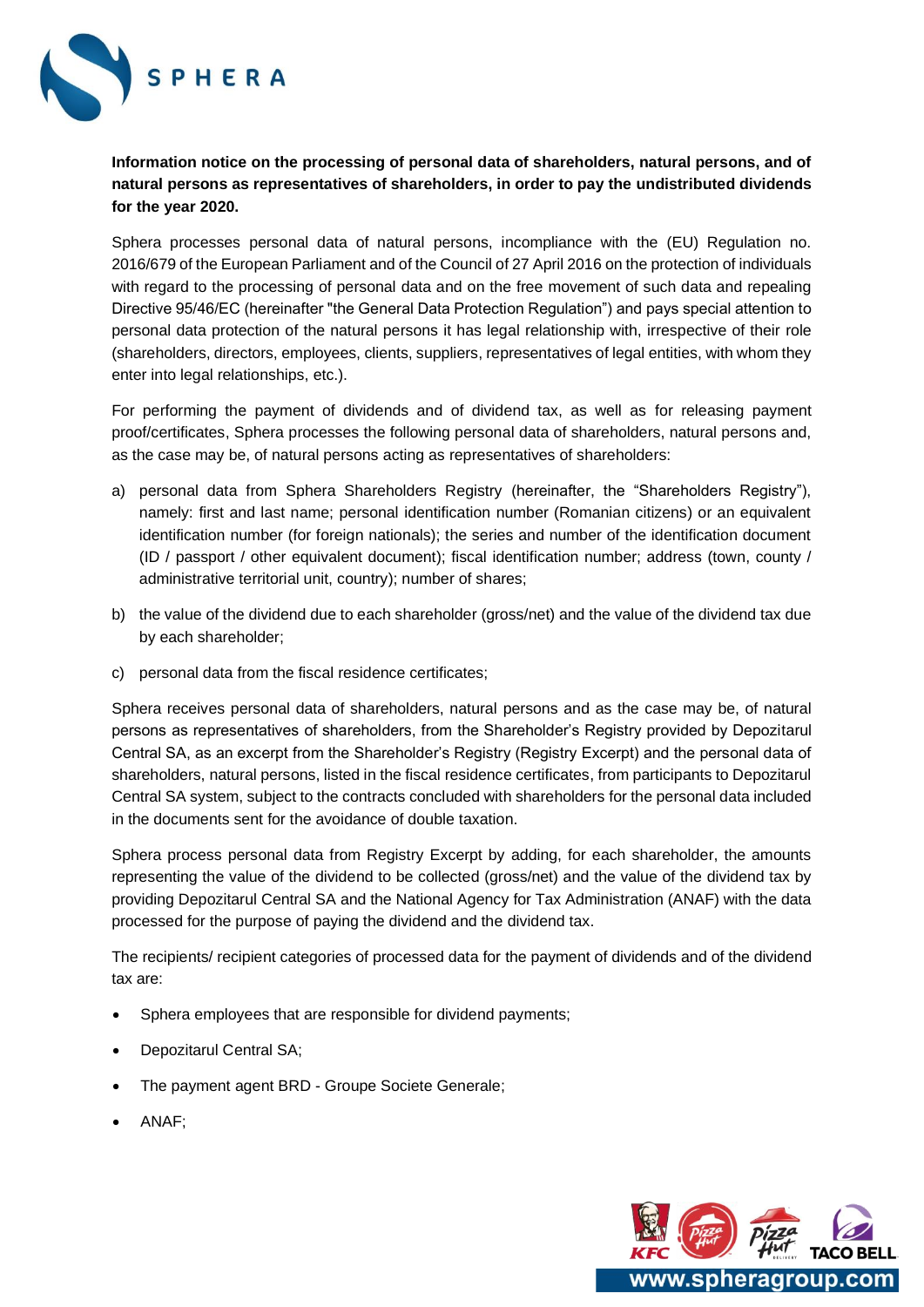

Sphera does not intend to transfer the personal data processed for the dividend payment, for the dividend tax and for issuing the proof/ certificate for the payment of dividends and the dividend tax, to a recipient from a third-party country or to an international organization.

At Sphera no shareholder, natural person, or natural person as representative of a shareholder is subject of a decision based exclusively on automatic personal data processing, including creating profiles that may have legal effects on the shareholders, natural persons or natural persons as representatives of shareholders, of which could similarly affect them in a significant manner.

Personal data processed for payment of dividends and of dividend tax, conveyed in financial-accounting documents will follow the regime, including the preservation period in the effective legislation for this category of documents.

Each shareholder, natural person or, as the case may be, a natural person as representative of a shareholder has the following rights regarding the personal data processing by Sphera:

- a) The right to request access to personal data, to modify and delete personal data;
- b) The right to request and obtain the restriction to process and the right to deny the personal data processing;
- c) The right to obtain personal data portability;
- d) The right to press charges at the National Supervisory Authority for personal data processing.

#### **CHIEF EXECUTIVE OFFICER**

**Calin Ionescu**

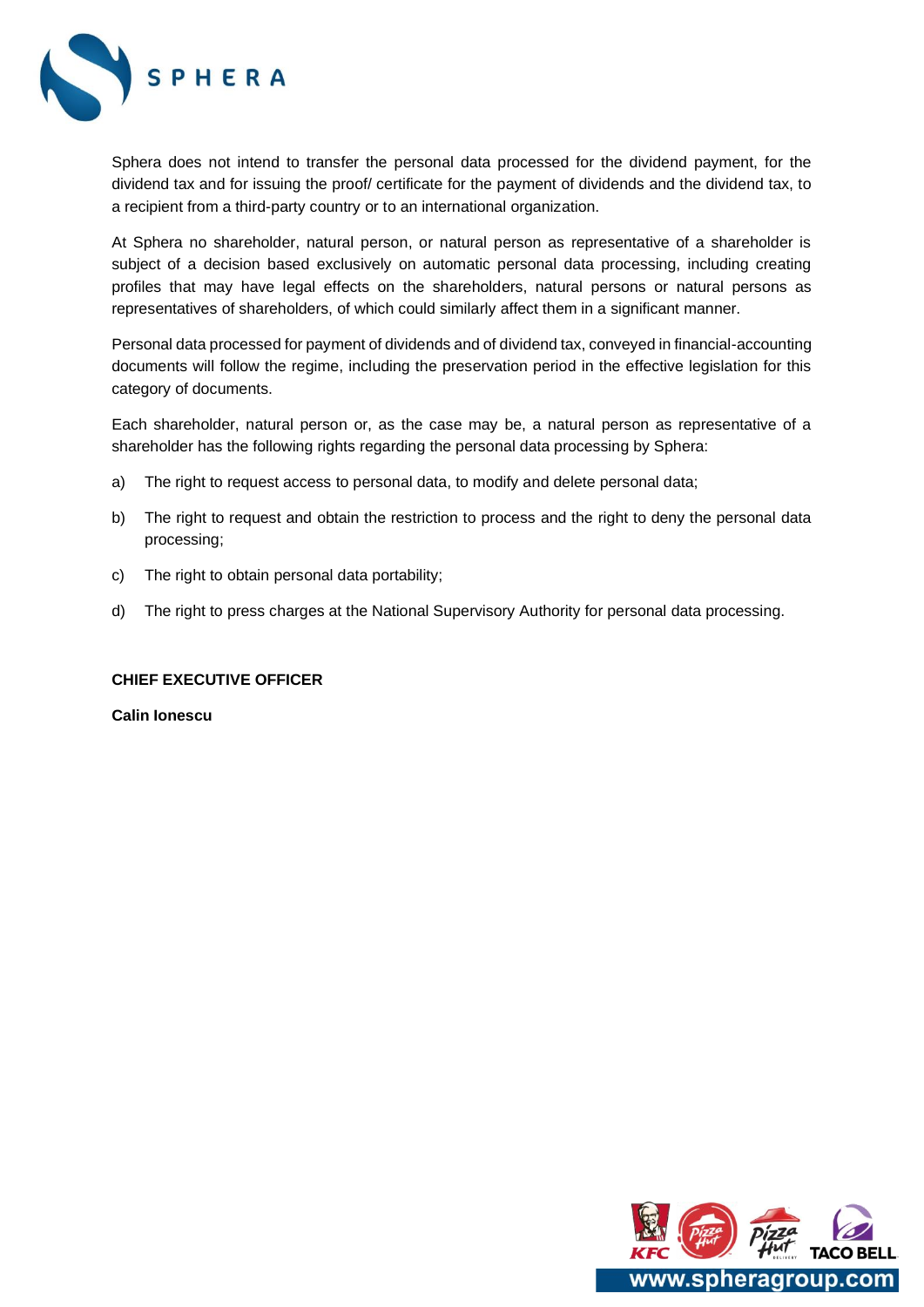

## **ANNEX 1, ITEM A**

## **Support documents for dividends payment by bank transfer in the account communicated to Depozitarul Central**

- 1.1 Shareholders, who are individuals, in person or by legal or conventional representative, will submit to the Depozitarul Central the IBAN collection form, which specifies the bank and the account (IBAN code) opened in the name of shareholder (form is attached to this annoucement as Annex 2, Item A, being also available on the website of the Depozitarul Central – [\(https://www.roclear.ro\)](https://www.roclear.ro)/) and on Sphera's website [\(www.spheragroup.com\)](http://www.spheragroup.com/) accompanied by:
	- (a) copy of a valid ID, with legible personal identification code, and the holder must certify "according to the original";
	- (b) bank statement or a document issued by the bank (signed and stamped), confirming the existence of the account on behalf of the shareholder, mentioning the IBAN code, in original;
	- (c) copy of documents proving the capacity of the application signatory, as legal or conventional representative, if necessary; the holder must certify "according to the original";
	- (d) copy of payment proof for the IBAN collection fee (if the documents are submitted to Depozitarul Central before the Payment Date). The registration fee of the IBAN used for making payments by bank transfer for individual shareholders is charged according to the pricing grid charged to the holders of the financial instruments, levied per request, being borne by each shareholder.
- 1.2 Shareholders, who are legal persons, by legal or conventional representative, will submit to the Depozitarul Central the IBAN collection form in which the bank and the account (IBAN code) opened in the name of shareholder are mentioned (form is attached to this announcement as Annex 2, Item A, available on the website of Depozitarul Central [\(https://www.roclear.ro\)](https://www.roclear.ro)/) and on Sphera's website [\(www.spheragroup.com\)](http://www.spheragroup.com/), accompanied by:
	- (a) copy of the registration certificate holder must certify "according to the original";
	- (b) copy of the document certifying the capacity of the company's legal representative (certificate issued by the Trade Register/equivalent entity for entities of foreign nationality); holder must certify "according to the original";
	- (c) copies of documents certifying the quality of the conventional representative of the application signatory, if necessary; holder must certify "according to the original";
	- (d) bank statement or a document issued by the bank (signed and stamped) confirming the existence of the account on the holder's name - legal entity, specifying the IBAN, in original;
	- (e) in the case of pension funds, (i) copy of the identity card of the fund management company's legal representative, valid card/ ID with PIN for Romanian citizens or passport with ID number for foreigners; (ii) copy of the fund management company's

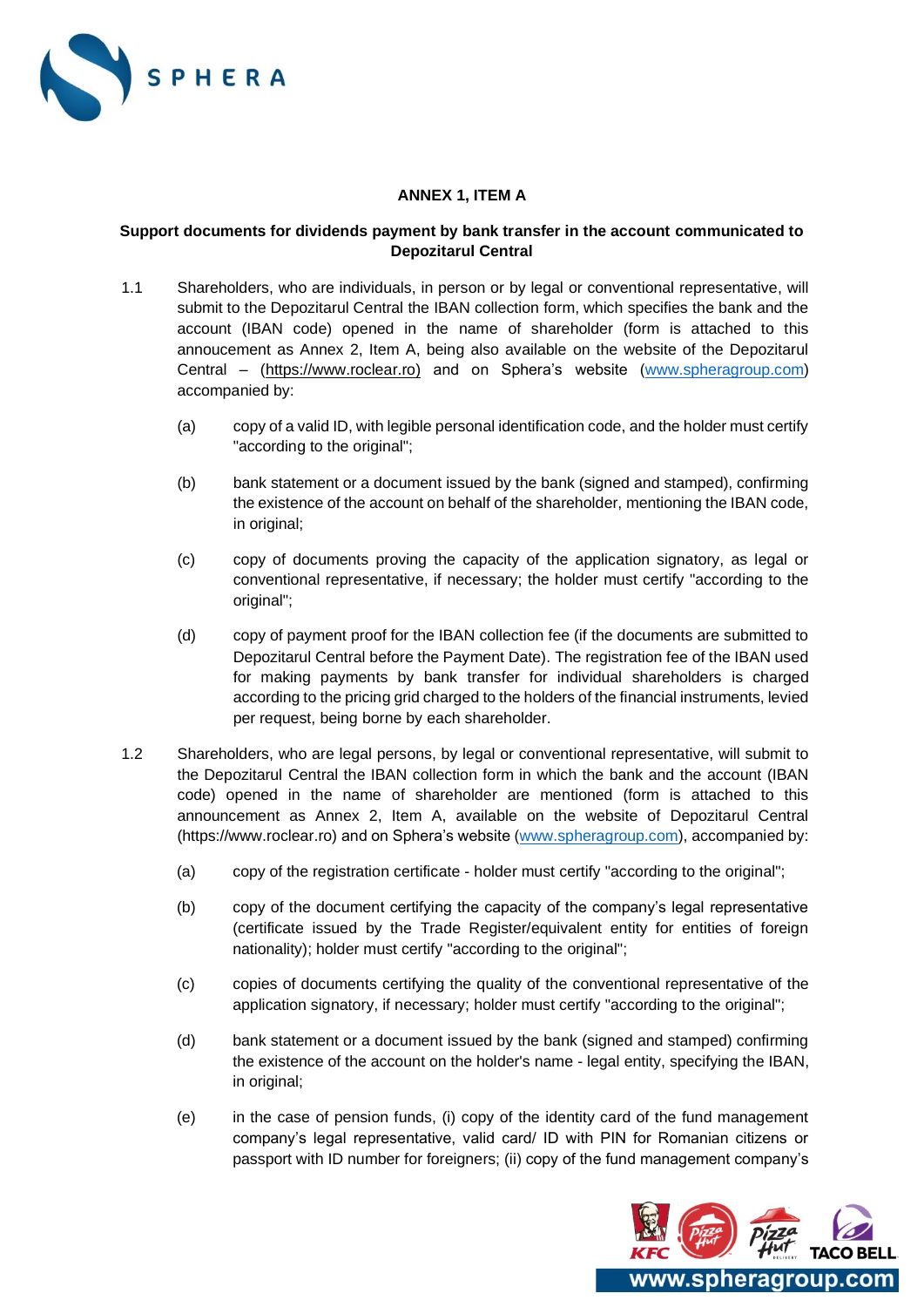![](_page_9_Picture_0.jpeg)

extract certificate/other equivalent document, not older than 3 months, stating the legal representative of the fund management company; (iii) copy of registration certificate/equivalent document for the fund management company; (iv) copy of the decision of the regulatory authority attesting authorization of the fund management company and of the pension fund; and in the case of non-resident pension funds (v) tax residency certificate, original or certified copy, apostilled/super legalized, if necessary, accompanied by its Romanian certified translation, an affidavit of legal representatives of the administration fund stating that the authorization of the fund management company and the pension fund is valid on the date of payment if the pension fund is as defined in European Union Member State legislation or in one of the EFTA States and, if available, information on the official website of the regulator in the home country where pension fund status can be verified;

- (f) a copy of proof of the IBAN collection fee payment (if the documents are submitted to Depozitarul Central). The registration fee of the IBAN used for making payments via bank transfer to the shareholder legal person is charged according to the pricing grid charged to the holders of the financial instruments, levied per request, being borne by each shareholder.
- 1.3 IBAN collection forms should be mailed to: Depozitarul Central SA Bucharest, Bd. Carol I nr. 34-36, district 2, or they may be submitted directly at the HQ of Depozitarul Central.
- 1.4 Depozitarul Central verifies the documentation submitted by shareholders according to the provisions mentioned in paragraphs 1.1 and 1.2 above, and if the documentation is not complete, requests its completion.
- 1.5 If payment by bank transfer on the Payment Date is required, IBAN code collection forms must be received by Depozitarul Central at least 4 days prior to the Payment Date.
- 1.6 In case of IBAN code collection forms received after the deadline stipulated in section 1.5 above, the provisions of Section I. item 2.3 of this announcement become applicable. Depozitarul Central will take into consideration the IBAN code collection forms received at least 3 days prior to the dividends distribution deadline, indicated in the order form.

![](_page_9_Picture_7.jpeg)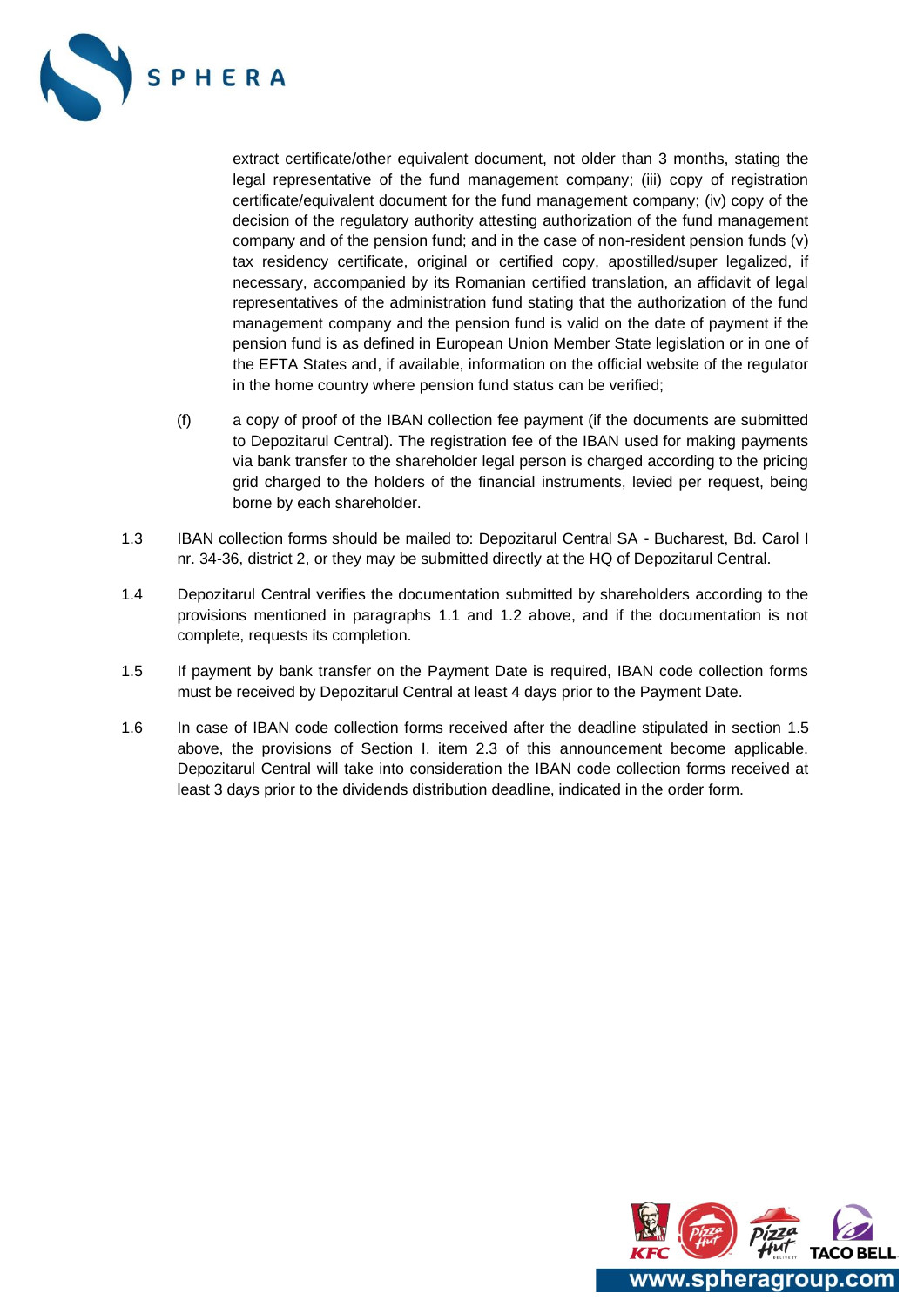![](_page_10_Picture_0.jpeg)

## **ANNEX 1, ITEM B**

## **Support documents for dividends payment by bank transfer, instructed to BRD**

## **(1) List of documents necessary to cash/transfer the amounts inhered to the shareholders, individuals, payments processed in cash/bank transfer at BRD counters:**

- 1.1 Resident shareholder, individual:
	- identity card with PIN, in original; shareholder's identification by BRD is made based on information found in PIN field.
- 1.2 Non-resident shareholder, individual:
	- passport, whose series and number must correspond to the shareholder's information registered within Depozitarul Central, in original
- 1.3 Legal representative (namely legal guardian/parent) of an individual shareholder under 14 years old:
	- legal guardian's/parent's identity card, in original;
	- birth certificate (in original) of shareholders, with PIN + 1 photocopy certified for conformity with the original (photocopy will be retained by BRD);
	- legal document which proves the guardianship, for the guardian who is not one of the parents + 1 photocopy certified for conformity with the original (photocopy will be retained by BRD).
- 1.4 As curator of shareholders, individuals, with trusteeship:
	- curator's identity card (in original);
	- shareholder's identity card, in original, with PIN + 1 photocopy certified for conformity with the original (photocopy will be retained by BRD);
	- legal document which proves the trusteeship + 1 photocopy certified for conformity with the original (photocopy will be retained by BRD).
- 1.5 As empowered of the shareholders, individuals:
	- special notarized Power of Attorney (in original) that includes the empowerment to collect the dividends, issued no later than 3 years prior to the payment date, except for empowerments with a validity of more than 3 years, valid on the payment date  $+1$ photocopy certified for conformity with the original (photocopy will be retained by BRD);
	- the empowered person's identity card, with PIN, in original.

**Note 1:** In case of co-owners, the payments willbe processed under the condition of the presence at the counter of all the co-owners, in person or by legal and/or conventional representative.

**Note 2:** Documents submitted in a foreign language will be accompanied by an authenticated translation into Romanian and, if a foreign authority issued them, then they will be authenticated by apostille or super legalized, as applicable.

**Note 3: BRD will be able to perform cash payments in the limit of amounts established by the applicable legislations.**

![](_page_10_Picture_22.jpeg)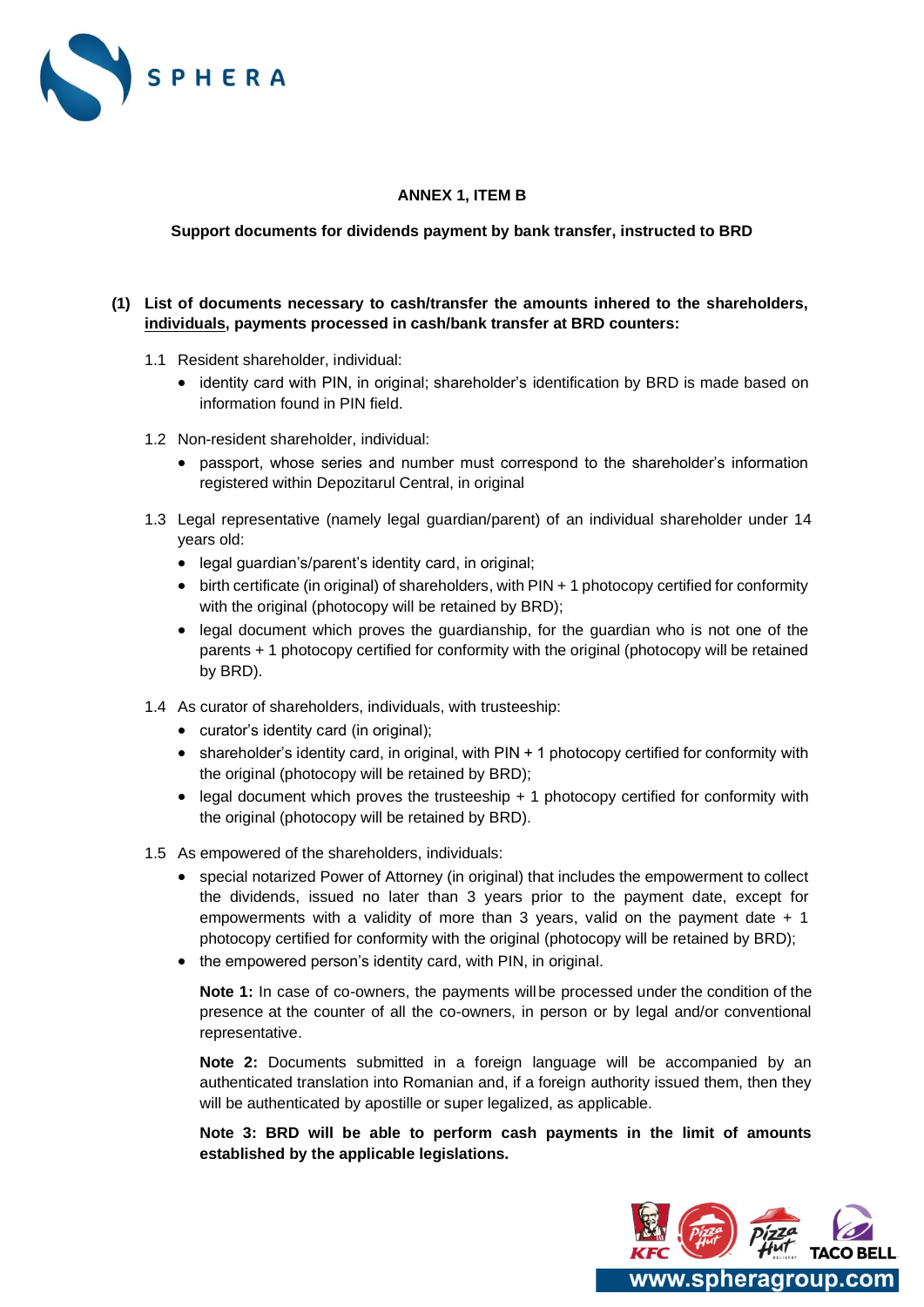![](_page_11_Picture_0.jpeg)

**Note 4: In case of bank transfer payments to banks other than BRD, the above documents will have attached a bank statement certified** by the bank where the dividends transfer is required or a document, issued by the bank, which confirms the bank account holder. **The account's holder can be only the shareholder**. The specific forms representing Payment requests by bank transfer of the undistributed dividends may be found on the company's website [\(www.spheragroup.com\)](http://www.spheragroup.com/), section Investor Relations, category Dividends.

1.6 Exceptional situations

No net dividend payments will be made at the counter in the following cases:

- to the shareholders whose PIN of the documents submitted at the counter is inconsistent with the one mentioned in the BRD records and received from Depozitarul Central. They will be guided to Depozitarul Central;
- to the shareholder's heirs, based on heir certificates. They will be quided to Depozitarul Central;
- any other exceptional situation, in which case the shareholders not represented by the Participant will be guided to Depozitarul Central.

## **(2) List of documents necessary to cash/transfer sums to legal entities shareholders payments processed by bank transfer at BRD counters.**

- registration certificate/registration of the legal person/ entity within the Trade Register/other equivalent document attesting registration of legal person/entity to the competent authority +1 photocopy which will be retained by BRD;
- identity card of the legal representative or, if applicable, of the empowered representative;
- ascertain certificate from the Trade Register/equivalent document issued by the competent authority, not older than 3 months, mentioning the legal representative +1 photocopy which will be retained by BRD;
- notarized power of attorney in original or certified copy (power of attorney will be retained by BRD), if applicable. Payment to the shareholders, legal entities, will be made only by bank transfer.

**In case of payments by bank transfer in banks other than BRD, the above documents will also contain a certified** bank statement, issued by the bank where the dividends transfer is requested, or supporting document issued by the bank, confirming the bank account holder. The account holder can be the **shareholder only**.

![](_page_11_Picture_13.jpeg)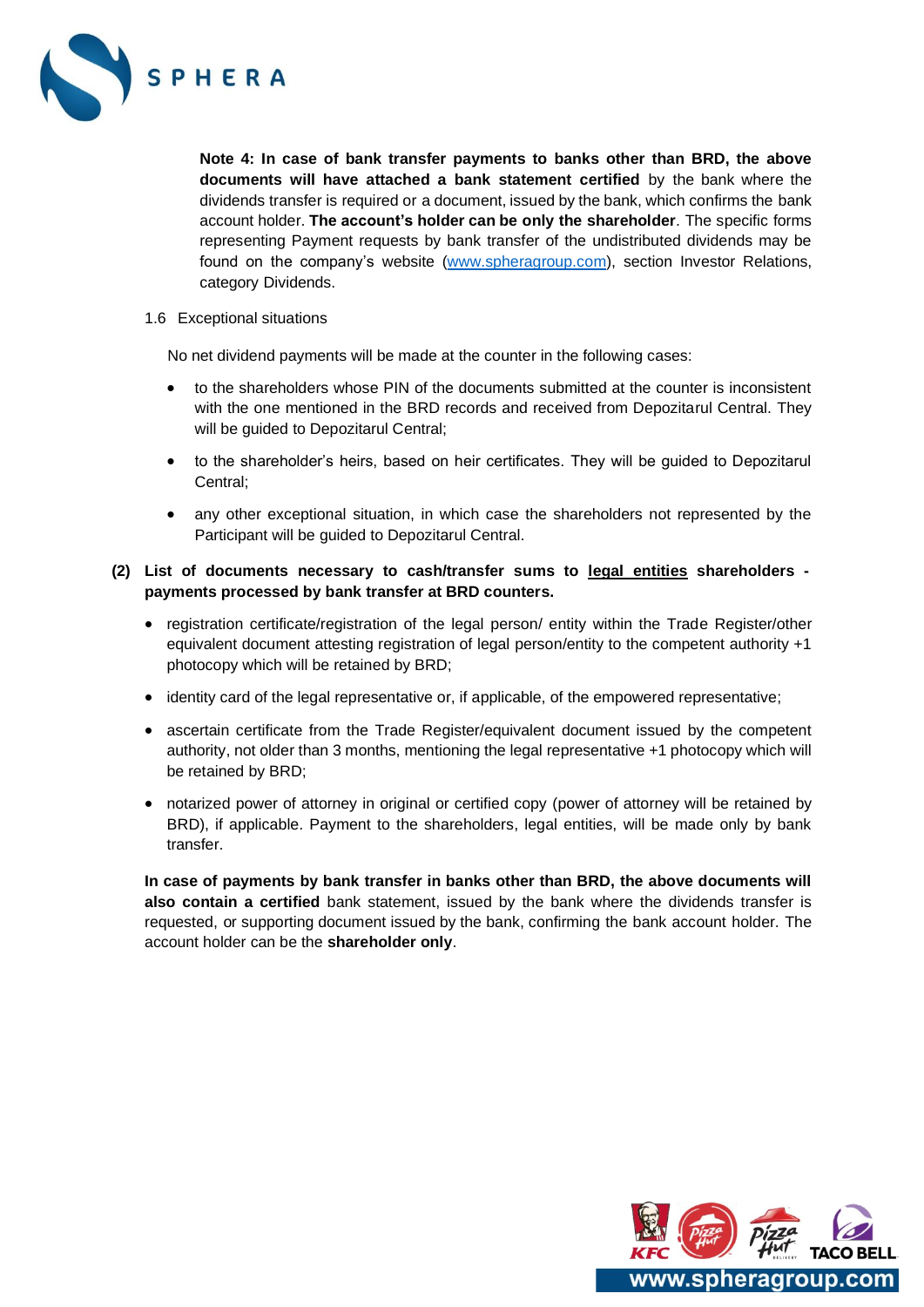![](_page_12_Picture_0.jpeg)

## **ANNEX 1, ITEM C**

#### **OTHER PROVISIONS**

## **(1) Financial instruments held in co-ownership**

In case of financial instruments held in co-ownership by two or more shareholders, the dividends payment will be made with the following features:

- 1.1. **In case of bank transfer payments to the account of shareholders not represented by a Participant**, Depozitarul Central will transfer the dividends owed to the co-owners to the account indicated by Sphera or, if this information has not been provided to Depozitarul Central, into the account indicated by all the co-owners, based on a joint request addressed to Depozitarul Central.
- 1.2. **In case of cash payments at BRD counters**, payments will be made in cash or bank transfer, (depending on the request of the co-owners shareholders), provided that all co-owners come to BRD in person or through legal and/or conventional representative, and submit the documents referred to in section 1 of Annex 1, item B.
- 1.3. **In case of payments into the Participants' accounts**, the dividends owed to the co-owners will be paid to the Participant, whose clients these are.
- 1.4. In the event that the co-owners require registration to Depozitarul Central of direct transfer of financial instruments ownership, as a result of exiting the tenancy, in accordance to the applicable legal regime, as well as direct payment to each of the co-owners according to the number of instruments acquired in exclusive property, Depozitarul Central will block payment of dividends and will inform Sphera on that transfer of ownership registration and also on the number of financial instruments acquired in exclusive ownership by each co-owner. Sphera will calculate the dividend amount corresponding to each former co-owner and transmit the information to Depozitarul Central on each dividend payment, payment being made in accordance with this procedure, after the corresponding information was communicated to **BRD**.

#### **(2) Deceased shareholders**

- 2.1. If the documents containing data required for payment of dividends to shareholders include deceased persons and their successors require registration of direct transfer of ownership of financial instruments, as a result of the succession, in accordance to the applicable legal regime, as well as the payment of inhered dividends, Depozitarul Central will block payment of dividends inhered to the deceased shareholder and will inform Sphera on registration of transfer of ownership, heir/heirs identity, number of financial instruments acquired in ownership by him/them.
- 2.2. If, as result of the property transfer succession, financial instruments are acquired in ownership, provisions of section 1 of Annex 1, item C become applicable.
- 2.3. If, as a result of property transfer, heirs acquire in exclusive property the financial instruments, Sphera will calculate the dividend corresponding to each heir and Depozitarul Central will transmit

![](_page_12_Picture_13.jpeg)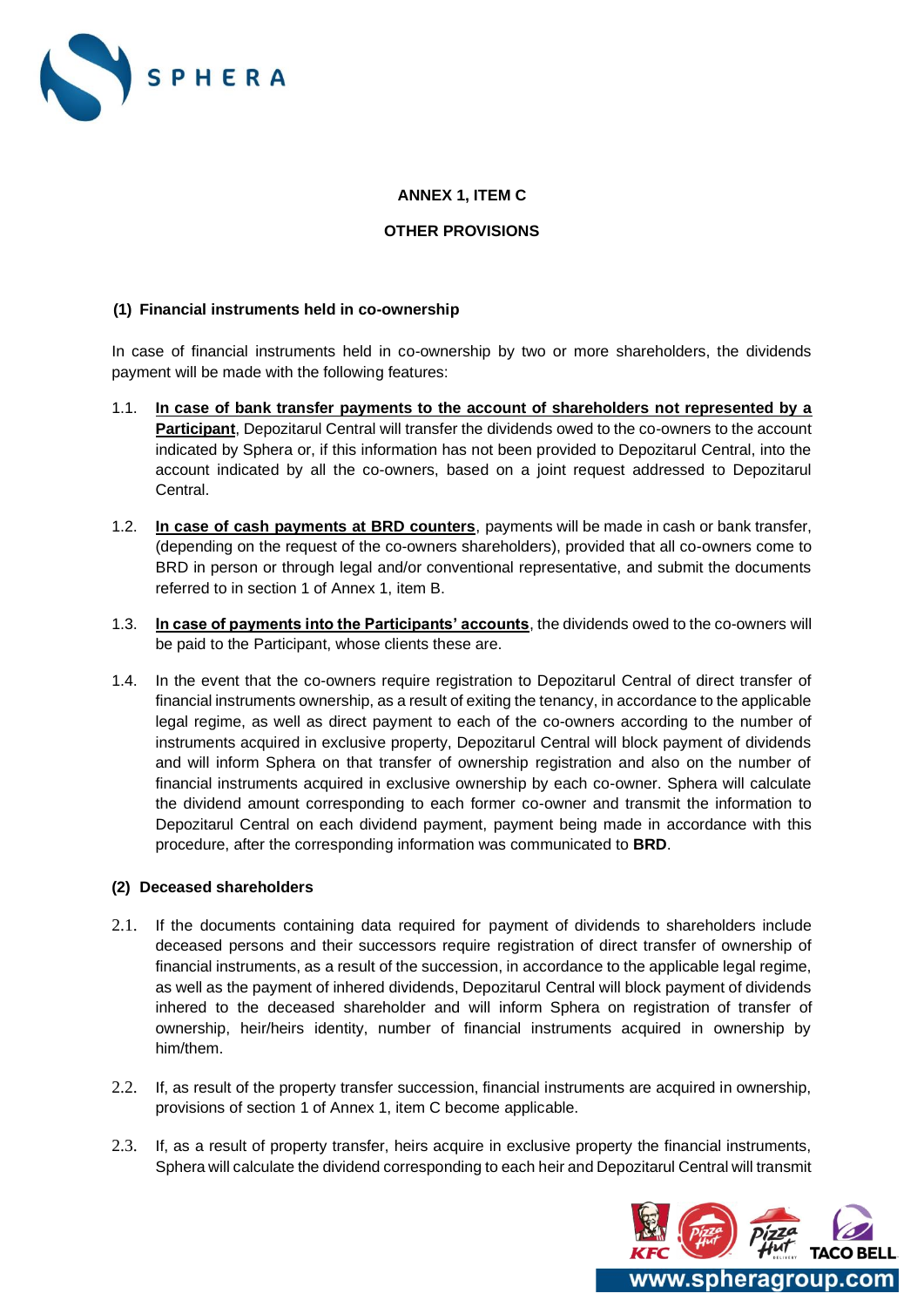![](_page_13_Picture_0.jpeg)

information on the dividend payment amounts for each of them, that payment will be done by Depozitarul Central, according to actual procedure, after the corresponding information was communicated to BRD.

## **(3) Limitations**

Sphera will have no liability if the payment of dividends will not be made or will be made late for reasons beyond Sphera, including, but not limited to, if Sphera is notified of establishment of sequestration on amounts representing relevant shareholder dividends or if the shareholder may not receive cash dividends representing the full amount as a result of exceeding any legal limits on cash payment.

![](_page_13_Picture_4.jpeg)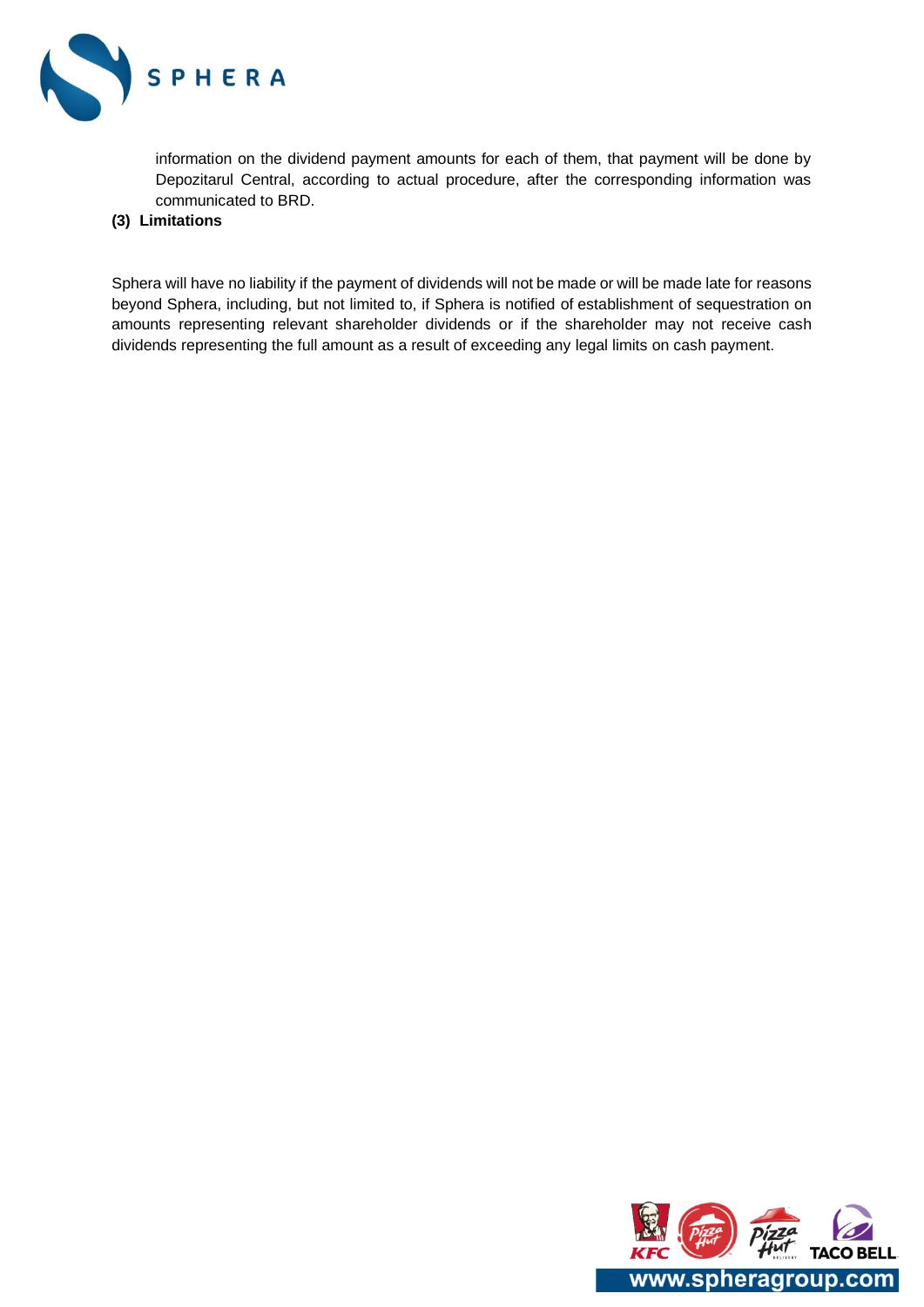![](_page_14_Picture_0.jpeg)

## *ANNEX 2: FORMS*

## **ANNEX 2, ITEM A: IBAN COLLECTION FORM**

| no CNP / CUI, hereby request that payment of any sums of money that I am entitled                          |  |
|------------------------------------------------------------------------------------------------------------|--|
| as a result of holding financial instruments at the issuers registered within the Central Depository SA to |  |
|                                                                                                            |  |
|                                                                                                            |  |

I declare that I assume the correctness of the data provided and agree that the account number indicated above are registered in the database of the Central Depository/Depozitarul Central SA and be used to distribute my money that I deserve/will deserve in my relationship with the issuers, or whom the Central Depository provides registry services/money distribution services.

Also, I undertake to communicate to the Central Depository any change of the account information indicated above, otherwise the society Depozitarul Central S.A. is exonerated from any liability regarding any payments by bank transfer made in this account and failed due to changes that have not been made aware.

☐I hereby request that payments be made to the account indicated above and for any amounts of money that have been directed for cash payment and have not been withdrawn by the date hereof, which are due to me from my relationship with the issuers for which Depozitarul Central S.A. provides registry services / money distribution services.

#### PROCESSING OF PERSONAL DATA

I acknowledged all rights in accordance with the provisions of Regulation (EU) 2016/679 of the European Parliament and of the Council of 27 April 2016 on the protection of individuals with regard to the processing of personal data and on the free movement of such data and repealing Directive 95/46/EC (and the Policy on the processing of personal data issued by the Central Depository and available on the website [http://www.roclear.ro/,](http://www.roclear.ro/) section GDPR, and at its headquarters, as appropriate.

I attach:

![](_page_14_Picture_10.jpeg)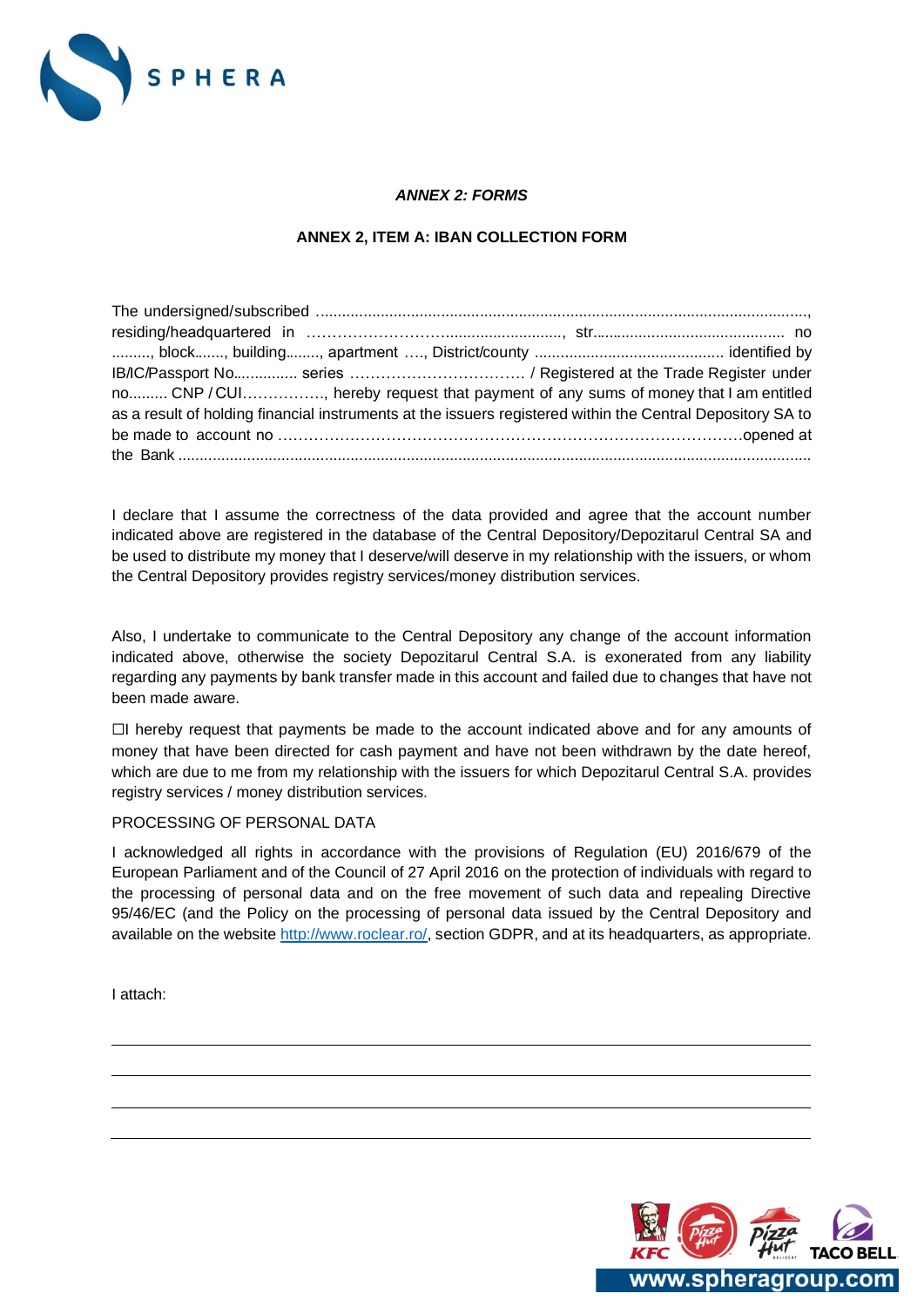![](_page_15_Picture_0.jpeg)

| Applicant: |  |
|------------|--|
|            |  |

Surname and name:

Quality:

 $\overline{\phantom{a}}$ 

Signature/Stamp:

![](_page_15_Picture_5.jpeg)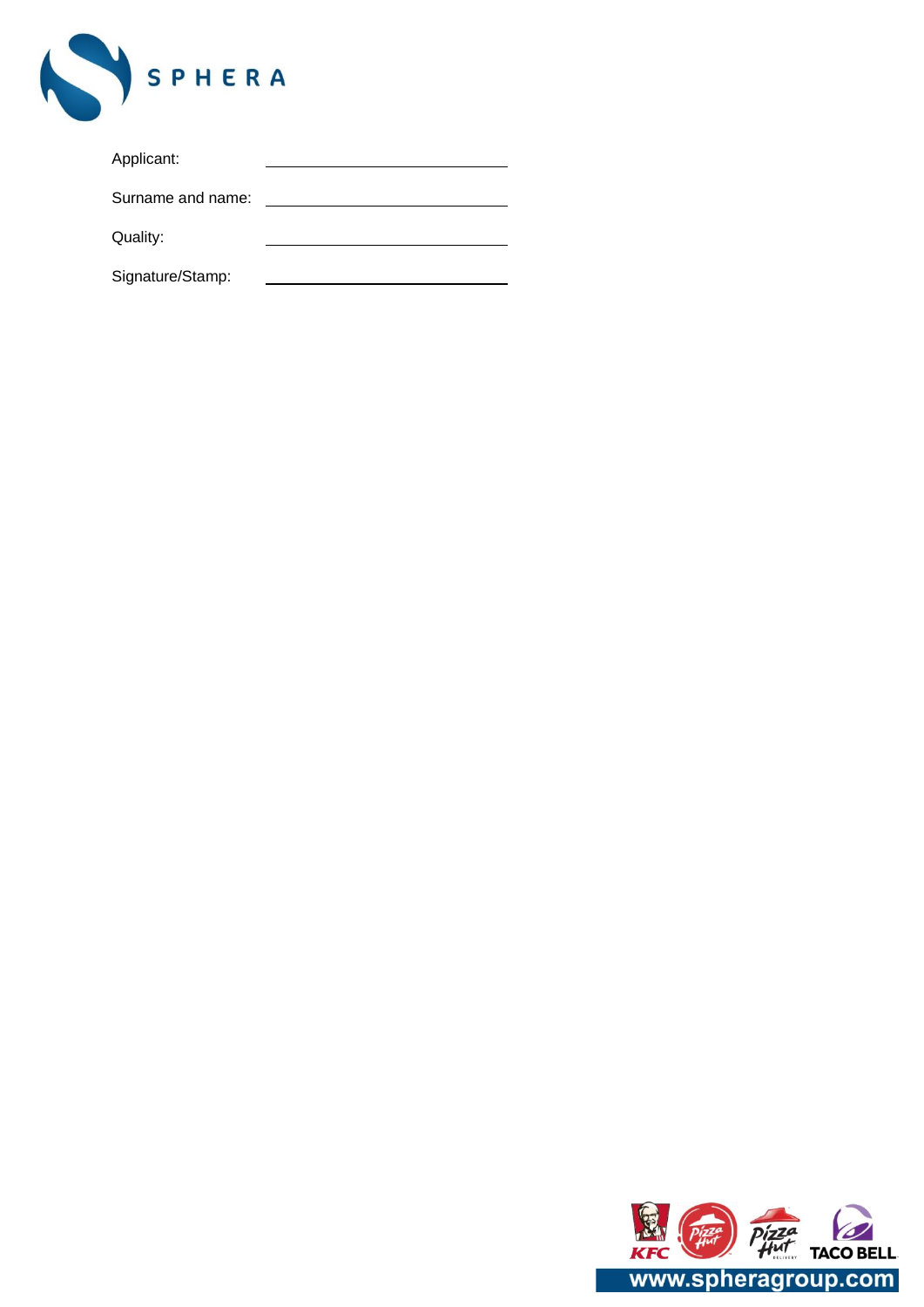![](_page_16_Picture_0.jpeg)

## *ANNEX 2, ITEM B: Payment request by bank transfer form of the net dividends distributed by Sphera Franchise Group S.A. –*

#### *Individuals*

| The |  |  |                                                                                                  |
|-----|--|--|--------------------------------------------------------------------------------------------------|
|     |  |  |                                                                                                  |
|     |  |  | , personal identification number (CNP/ID) <b>CONTININININININININININININININ</b> , domiciled in |
|     |  |  |                                                                                                  |
|     |  |  |                                                                                                  |

I hereby declare on my own responsibility, being aware of the legal punishments for counterfeit statements and of the fact that Sphera Franchise Group S.A. may raise a claim against me for the damages suffered in connection with counterfeiting this statement, the followings:

| I instruct BRD to transfer the remainder net dividends distributed by Sphera Franchise Group S.A. to |  |  |  |     |
|------------------------------------------------------------------------------------------------------|--|--|--|-----|
| the shareholders registered with the shareholders registry kept by the Depozitarul Central on the    |  |  |  |     |
| Registration Date, May 9 <sup>th</sup> , 2022, and ought to                                          |  |  |  | the |
|                                                                                                      |  |  |  |     |
|                                                                                                      |  |  |  |     |
|                                                                                                      |  |  |  |     |
|                                                                                                      |  |  |  |     |
| no                                                                                                   |  |  |  |     |
|                                                                                                      |  |  |  |     |
|                                                                                                      |  |  |  |     |
|                                                                                                      |  |  |  |     |
| Passport ID                                                                                          |  |  |  |     |

I attach to the present payment request form of the net dividends by bank transfer the following documents (check the appropriate option):

☐For **transfers in other banks than BRD,** I attach hereto:

- copy of the statement of account certified by the bank where the dividends are requested to be transferred or other document issued by the bank revealing the holder of the bank account mentioned above.

☐As **shareholder – fiscal resident \*) in Romania**, I attach hereto:

- copy of the valid identity document identity bulletin/card with CNP for Romanian citizens or passport with identification number for foreign citizens.
- copy of the approval of the legal representative, for shareholder minor between 14-18 years

☐As **legal representative/tutor of a minor shareholder under 14 years**, I attach hereto:

- copy of the valid identity document of the legal representative/tutor identity bulletin/card with CNP for Romanian citizens or passport with identification number for foreign citizens
- copy of the birth certificate of the shareholder, CNP mentioned

![](_page_16_Picture_15.jpeg)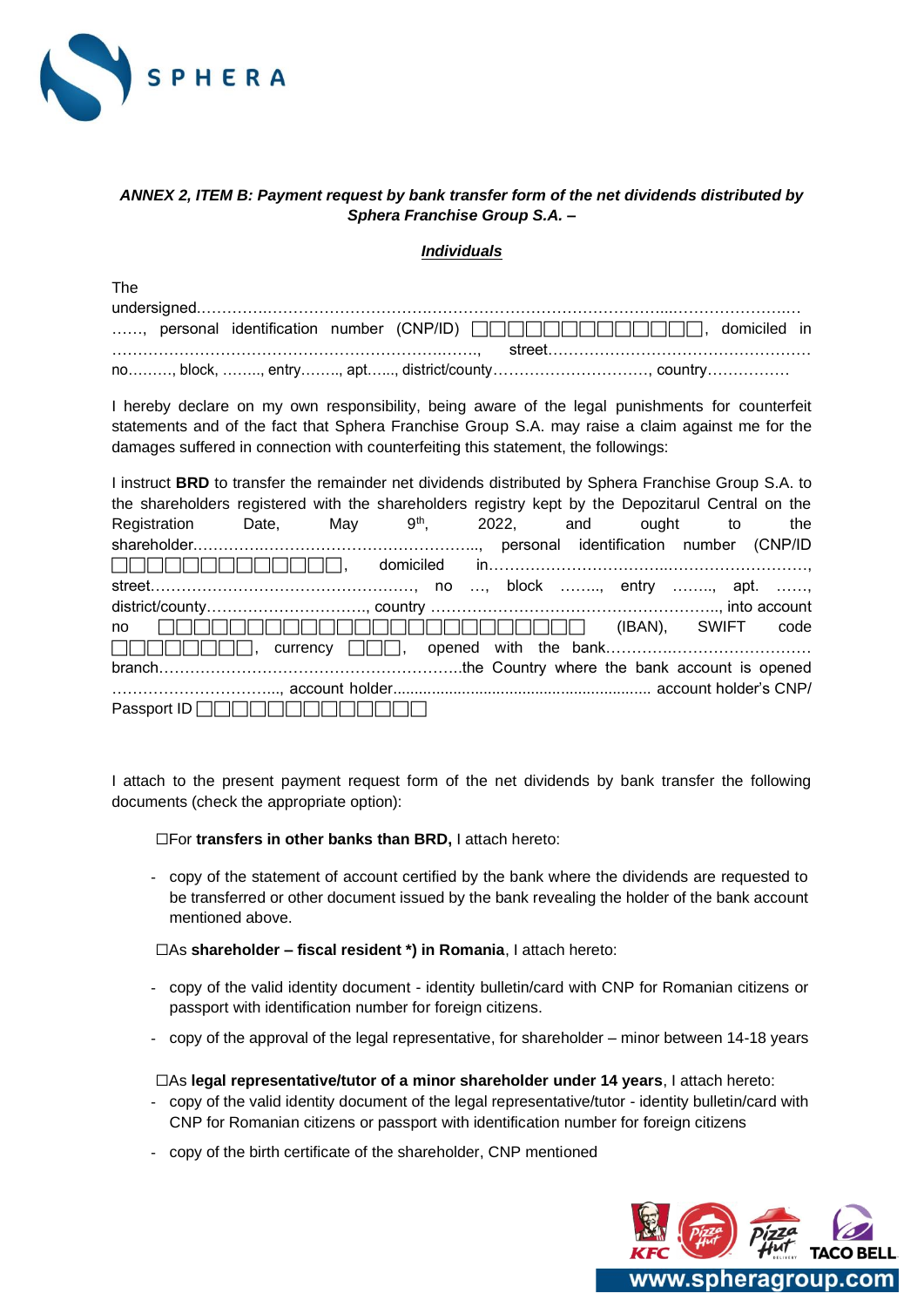![](_page_17_Picture_0.jpeg)

- copy of the document setting up the tutelage, if applicable.

#### ☐As **shareholder who is NOT fiscally resident\*) in Romania**, I attach hereto:

- copy of the valid identity document or passport with identification number

#### ☐As **proxy of the shareholder**, I attach hereto:

- original notarized special power of attorney, valid on payment date (the special power of attorney has to be relased 3 years before the payment date or a long term, if specified)
- copy of the proxy's valid identity documents identity bulletin/card with CNP for Romanian citizens or passport with identification number for foreign citizens.

#### ☐As **legal guardian of the shareholder person with disabilities**, I attach hereto

- copy of the legal document setting up the legal guardianship
- copies of the legal guardian's and of the shareholder valid identity documents identity bulletin/card with CNP for Romanian citizens or passport with identification number for foreign citizens
- copy of the valid identity document identity bulletin/card with CNP.

#### **NOTE:**

- All the supporting documents handed over to the bank desks in simple copy must be marked as certified true copy under the signature of the shareholder/its proxy. Additionally, **BRD will verify and will certify the copy of the documents which are presented by the shareholders with the original documents**.
- **The holder of the bank account** in which the transfer of the net dividends is requested can only be the shareholder.
- **BRD**' s banking commissions for the payment of the net dividends in RON are born by Sphera Franchise Group S.A.
- **In case the supporting documents are issued in other language than Romanian, these must be submitted apostilled/ super legalized, if applicable, and in notarized translation into Romanian language as well;**
- **BRD shall make the payment of the net dividends in maximum two working days from the date of receiving by BRD of the payment request accompanied by correct and complete supporting documents and any necessary clarifications requested**. The date of the crediting of the bank accounts of the shareholders depends on the interbanking circuit and the chain of the correspondent banks.
- **The payment of the net dividends to which Sphera Franchise Group S.A.'s shareholders are entitled to are subject to the general statute of limitations, being prescriptible within three years starting with the date established by GMS to start the dividend payments.**

**Following the analysis of the request, BRD reserves the right to request additional documents**.

![](_page_17_Picture_19.jpeg)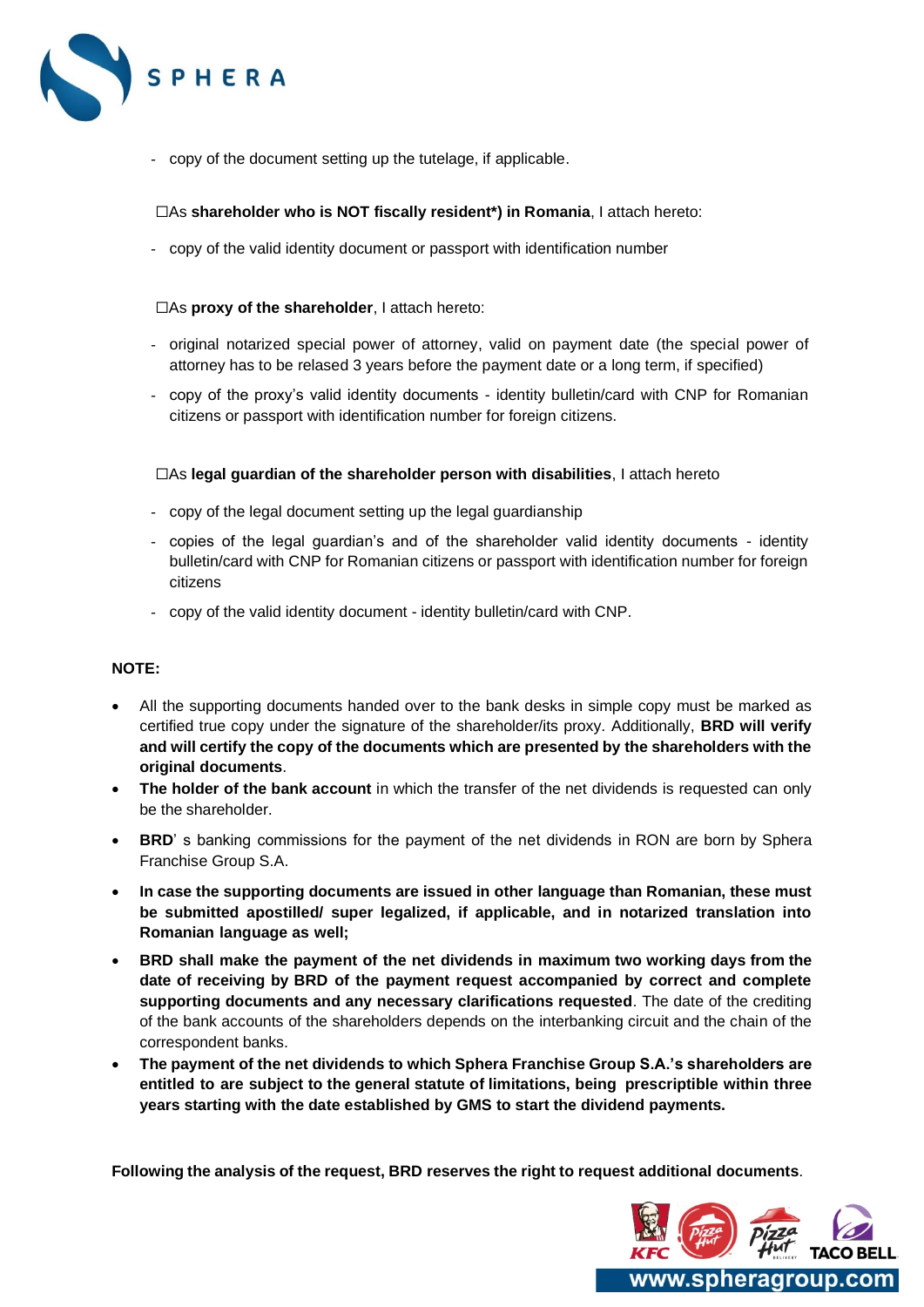![](_page_18_Picture_0.jpeg)

\*) The definition of individual resident and non-resident person, as per the provisions of Romanian Fiscal Code is the following:

**Resident individual person** - any individual who satisfies at least one of the following conditions:

- a) the person has his or her domicile in Romania;
- b) the centre of the vital interests of the person is located in Romania;
- c) the person is present in Romania for a period or several periods exceeding in full 183 days during any period of 12 consecutive months ending in the calendar year in question;
- d) the person is a Romanian citizen who is serving abroad as an official or employee of Romania in a foreign state.

As an exception to the provisions of letter a) - d), a resident natural person shall not include a foreign citizen with diplomatic or consular status in Romania, a foreign citizen who is an official or employee of an international and intergovernmental organisation registered in Romania, a foreign citizen who is an official or employee of a foreign state in Romania or any members of the family of such foreign citizens;

**Non-resident individual person** - any individual who is not a resident natural person.

| Telephone: |  |
|------------|--|
| Email:     |  |
| Date:      |  |
| Signature: |  |
|            |  |

![](_page_18_Picture_10.jpeg)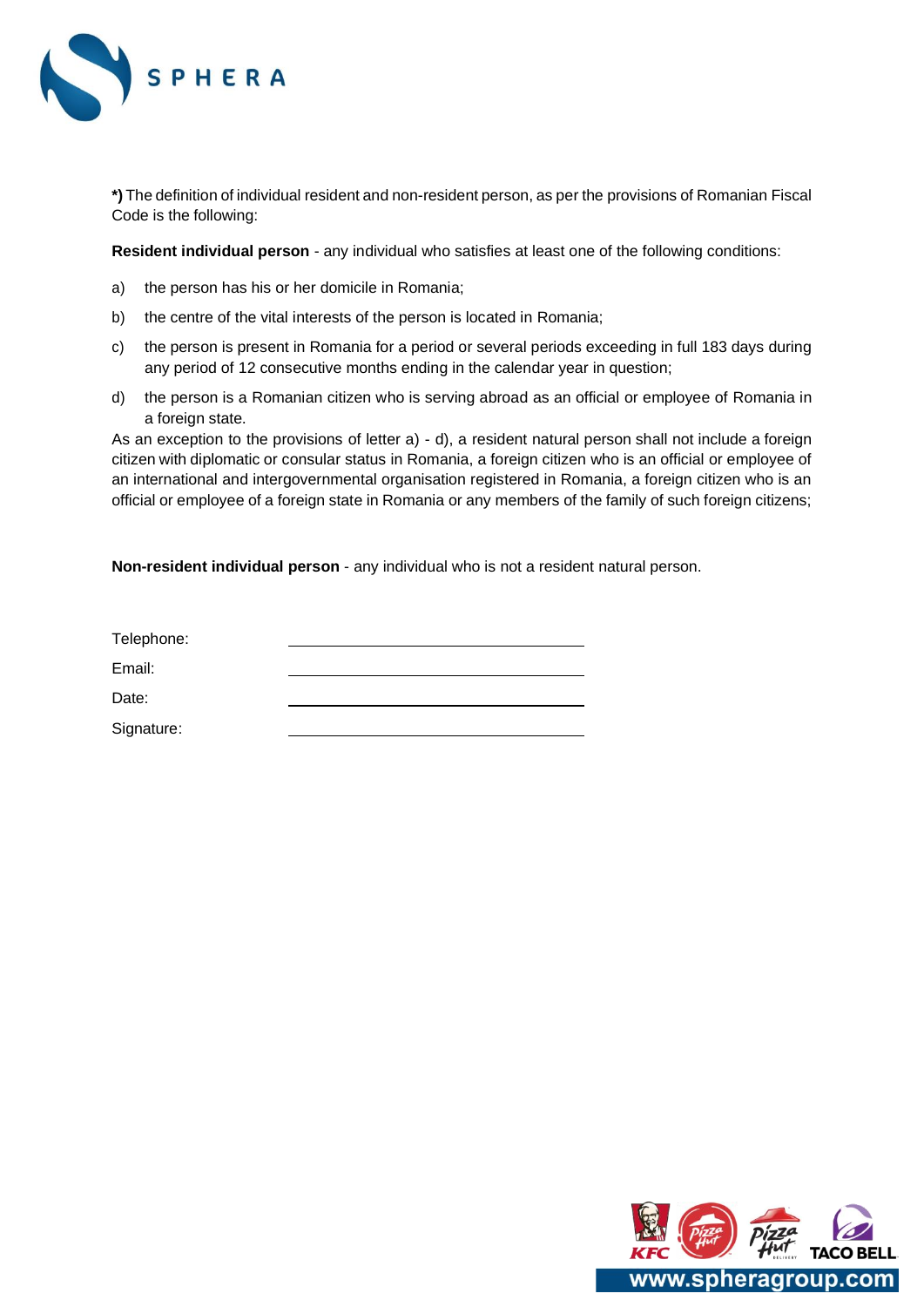![](_page_19_Picture_0.jpeg)

# *ANNEX 2, ITEM C: Payment request by bank transfer form of the net dividends distributed by Sphera Franchise Group S.A. –*

*Legal persons/other entities*

|                                                                                                      |      |  | Trade Register no./similar $\Box \Box \Box \Box \Box \Box \Box \Box \Box \Box \Box \Box \Box$ |  |
|------------------------------------------------------------------------------------------------------|------|--|-----------------------------------------------------------------------------------------------|--|
|                                                                                                      |      |  |                                                                                               |  |
| no, block, entry, apt, district/county                                                               |      |  |                                                                                               |  |
|                                                                                                      | duly |  | represented                                                                                   |  |
|                                                                                                      |      |  |                                                                                               |  |
| responsibility, being aware of the legal punishments for counterfeit statements and of the fact that |      |  |                                                                                               |  |
| Sphera Franchise Group S.A. may raise a claim against me for the damages suffered in connection      |      |  |                                                                                               |  |
| with counterfeiting this statement, the followings:                                                  |      |  |                                                                                               |  |
|                                                                                                      |      |  |                                                                                               |  |

| I instruct BRD to transfer the remainder net dividend distributed by Sphera Franchise Group S.A. to |
|-----------------------------------------------------------------------------------------------------|
| the shareholders registered with the shareholders registry kept by the Depozitarul Central on the   |
|                                                                                                     |
|                                                                                                     |
| $\Box \Box \Box \Box \Box \Box \Box$ , currency $\Box \Box \Box$ , opened with the bank             |
|                                                                                                     |
|                                                                                                     |

I attach to the present payment request form of the net dividends by bank transfer the following documents (check the appropriate option):

☐For **transfers in other banks than BRD,** I attach hereto:

- copy of the statement of account certified by the bank where the dividends are requested to be transferred or other document issued by the bank revealing the holder of the bank account mentioned above.

☐As **fiscal resident \*) in Romania**, I attach hereto:

- copy of the valid identity documents of the legal representative or, as the case may be, of the proxy – the identity bulletin /card with CNP for the Romanian citizens or passport with identification number for foreign citizens copy of the valid identity document.
- copy of the certificate of incorporation with fiscal identification code of the shareholder or equivalent attesting the registration of the shareholder with the competent authority
- copy of the ascertaining certificate issued by Trade Registry/ equivalent issued by the competent authority no older than 3 months mentioning the legal representative of the shareholder
- notarized special power of attorney in original or notarized copy

![](_page_19_Picture_13.jpeg)